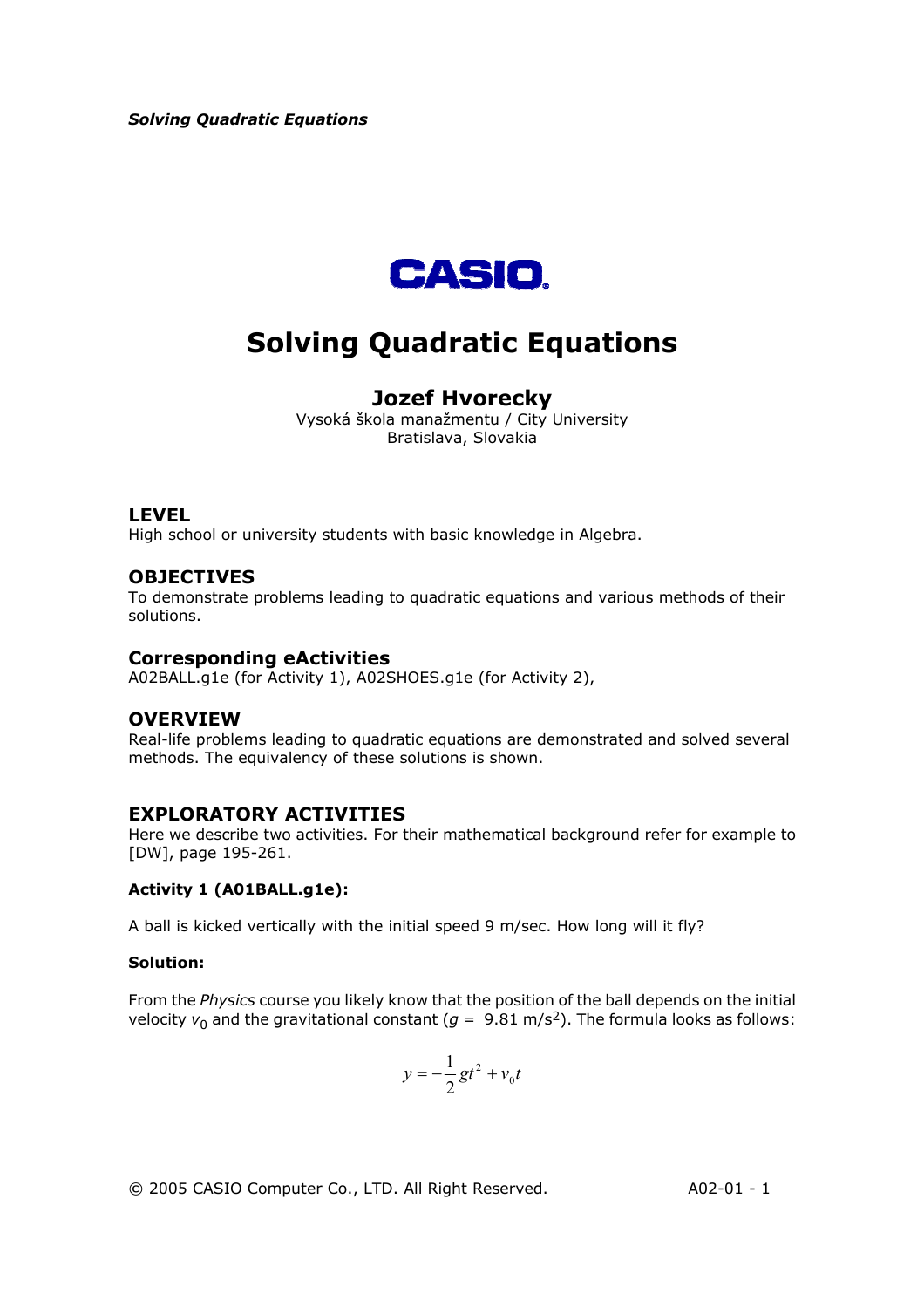We are interested in the situation with the ball on the ground i.e. when  $y = 0$ . The formula then looks as follows:

$$
0=-\frac{1}{2}gt^2+v_0t
$$

This can be simplified to the form

$$
t.(-\frac{1}{2}gt + v_0) = 0
$$

The product equals zero when any of its factors equals to it. So, the equation has two roots:  $t = 0$ 

and

$$
-\frac{1}{2}gt + v_0 = 0
$$

$$
-\frac{1}{2}gt = -2v_0
$$

$$
gt = 2v_0
$$

$$
t = \frac{2v_0}{g}
$$

(a) (Refer to Duration) A simple calculation in the RUN-MAT mode produces the result. The ball will fly approximately 1.83 second.

| 2×9÷9.81   | 1.834862385 |
|------------|-------------|
|            |             |
| <b>MAT</b> |             |

(b) (Refer to 2 zero points) How can there be two solutions?

A graph will help us to understand what happens. Select FEND and then GRAPH. Type the function -0.5\*9.81 $x^2$  + 9x. Press F6 to draw its graph.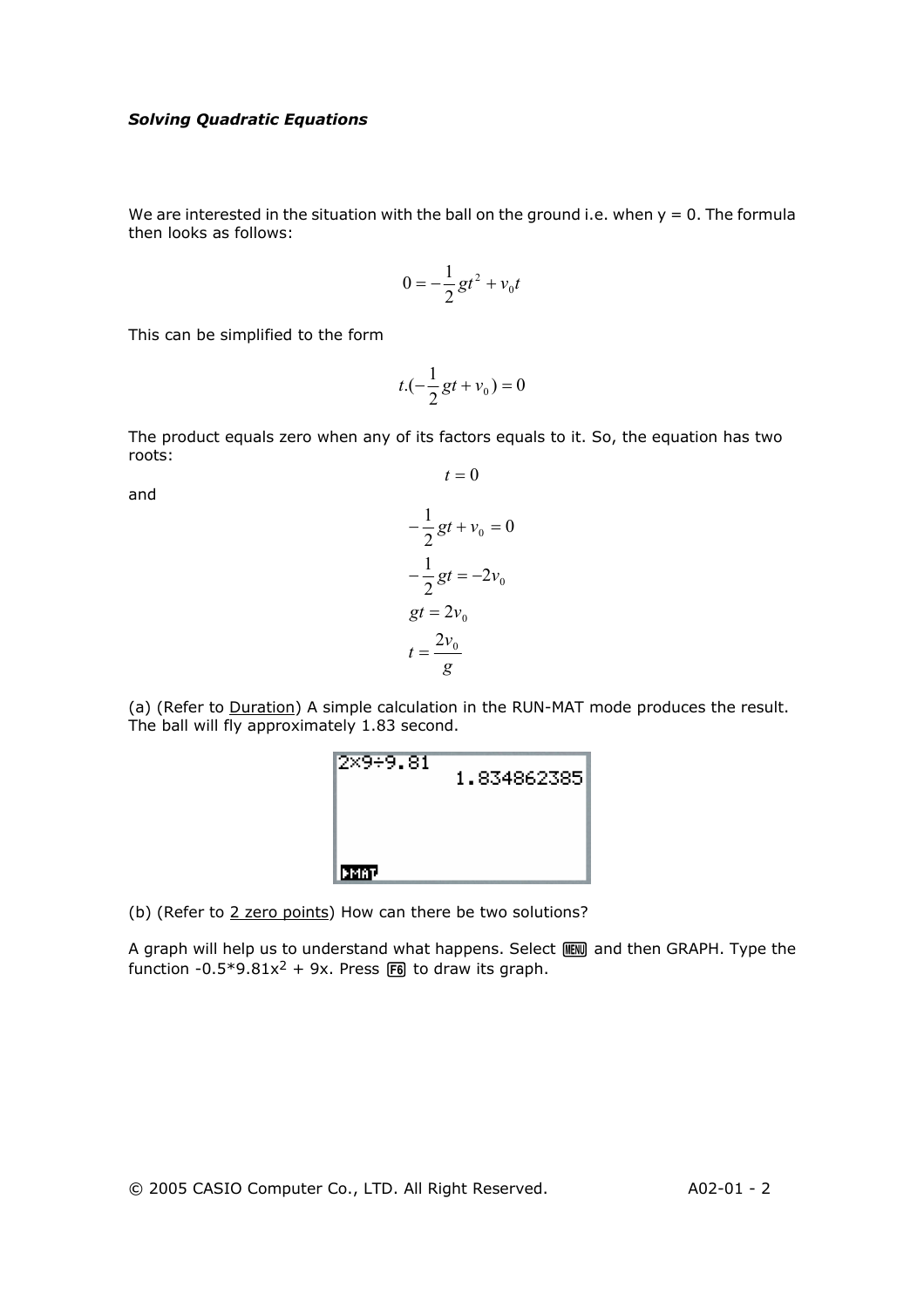

To improve the output, let us change the displayed area. Set up narrow the interval on the *x* axis and expand the interval on the y axis. The left window shows the new parameters, the right one the graph corresponding to them.



Now we see the meaning of 0 and 1.83 better. Zero represents the starting point. As we kick the ball from the ground, its initial *y*-coordinate is really 0. After 1.83 seconds it touches the ground again.

## **EXERCISES A**

#### *Exercise 1*.

The graph from *2 zero points* may still cause confusions. In accordance to it, the ball is under ground before the kick and it again disappears below surface after 1.83 seconds. Modify the graph to represent a real kick more appropriately.

#### *Exercise 2*.

The gravitation on the Moon is six-times lower than that of on the Earth (i.e. its gravitational constant is also 6-times smaller). How long will it take for a stone to reach the ground if it has been thrown in the Moon with the speed 9m/s?

## **SOLUTIONS to EXERCISES A**

#### *Exercise 1*

Open V-Window. Assign Ymin to 0. The negative "height" will not be displayed.

#### *Exercise 2.*

Use the gravitational constant 9.81/6. Otherwise repeat the above eActivity.

## **Activity 2 (A02SHOES.g1e):**

A shoemaker has been asked to make 100 special-purpose shoes. During the first week he produces nine of them, on the next week eleven, on the third week thirteen. He sees that due to his growing experience and improved skills he will be capable of producing two shoes more during every next week than during the previous one. How long will it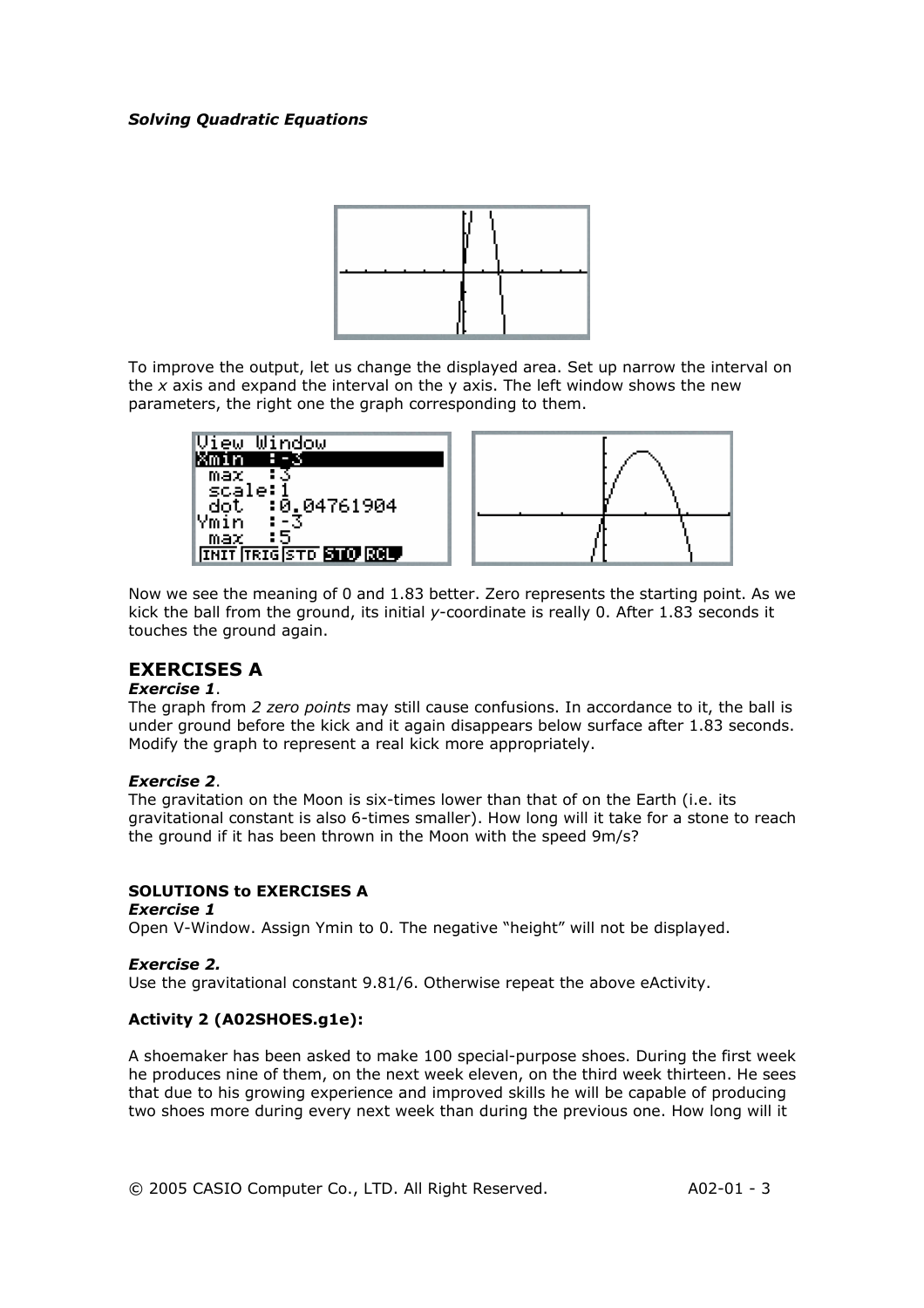take for him to produce all pairs?

#### **Solution:**

(a) (Refer to  $Estimation$ )<sup>1</sup> In a spreadsheet we will simulate the progress of shoemaker's production and calculate its total. The necessary data are placed into three columns. The titles in the first row indicate their purpose.



The column A contains the ordering number of the week.

The column B shows the number of shoes produced on the particular week. It starts with the constant 9. All other cells will contain values greater by two compared to their above neighbors.

In the C column, the total production (till the end of the particular week) is calculated using the CellSum function. Its argument is the interval from the lower bound B2 (fixed by \$B\$2) to its expanding upper bound. As the formula from C2 is copied to C3, C4, and so on, the upper bound is automatically changed to B3, B4, etc.

To start our estimation process, we fill in the empty cell in the third row. The formula  $=$ B2+2 is placed into the cell B3 and the formula = CellSum(\$B\$2:B2) is copied from C2 to C3. We repeat these two steps until the value in a cell of the column C exceeds 100.

| <b>SHEE</b> | Ĥ    | R.    | c     |  |
|-------------|------|-------|-------|--|
| Ι           | Week | Shoes | Total |  |
| n m         |      |       |       |  |
|             | 2    |       | 20    |  |
| ц           |      | Е     | 33    |  |
| 5           | u    | 5     | 48    |  |
| Ξ           | 5    |       | 65    |  |
| П           | 6    | 9     | 84    |  |
| ÷           | ٦    | 21    | I 05  |  |

As we see, seven weeks is enough for completing the work. Because the value in C8 is a bit bigger than the required number, we can conclude: "The shoemaker will need a bit less than seven weeks for producing 100 pairs of shoes."

## **EXERCISES B**

 $\overline{a}$ 

*Exercise 1*. Repeat the above estimation process by yourself.

#### **SOLUTIONS to EXERCISES B**

 $<sup>1</sup>$  Some pictures of the calculator display have been artificially expanded by means of a</sup> graphic editor.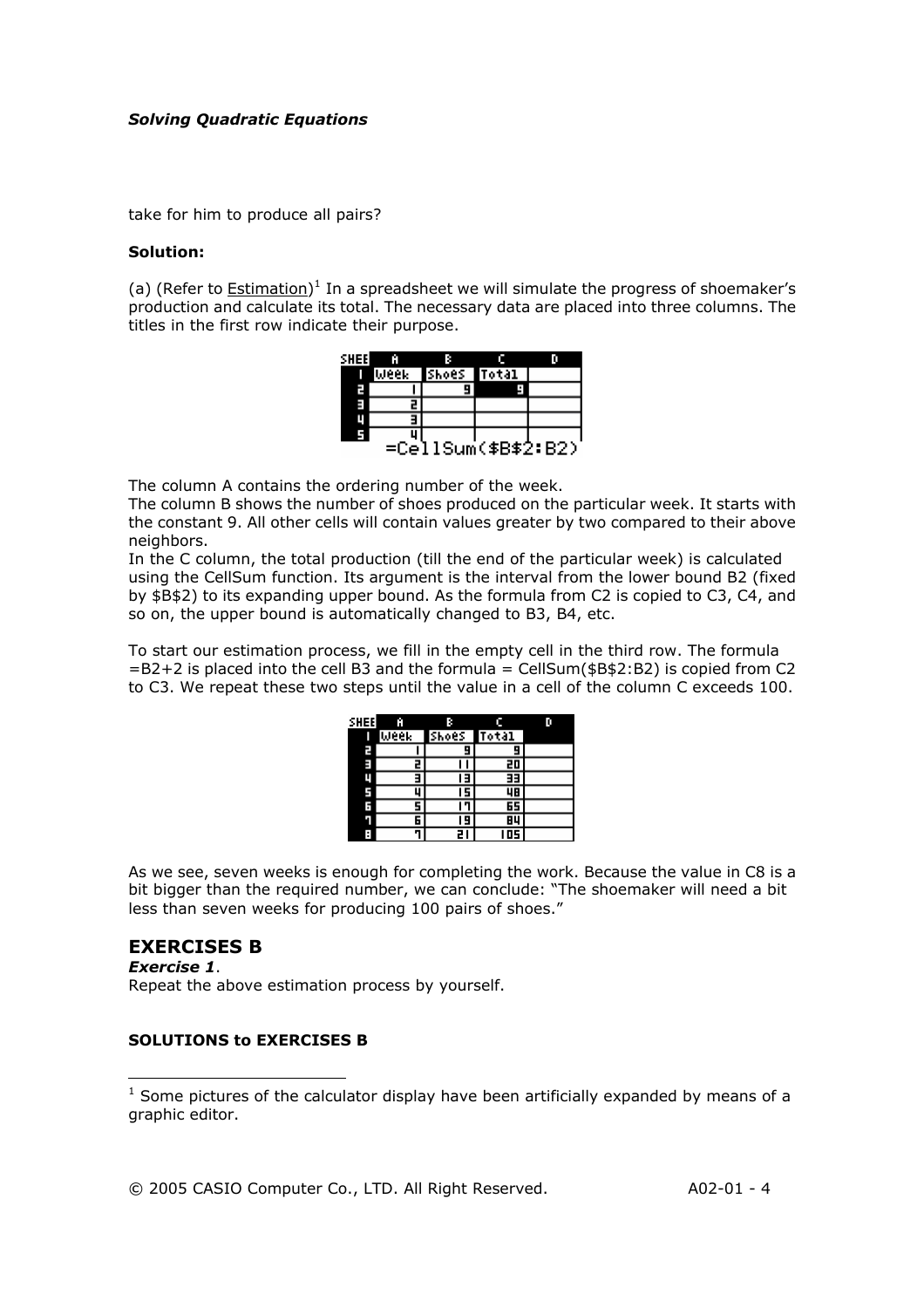#### *Exercise 1*

Do not forget to increase the values in the column B by 2. Accumulate their sum in the column C. Repeat all until a value in a cell in the column C reaches 100 (or more).

(b) (Refer to Equation) The problem can be solved using another method. One can see that the total can be calculated using a "trick". Notice that the sum of the first and last element is equal to the sum of the second and the second to the last element and etc., for example:

$$
B2 + B8 = 9 + 21 = 30
$$
  
B3 + B7 = 11 + 19 = 30, and etc.

It is easy to see that this property holds for all such pairs (with the elements closer and closer to the middle. The number of pairs is one half of their number (which also equals to one half of the number of days).

$$
S_n = (b_1 + b_n)\frac{n}{2}
$$

Here,  $S_n$  is the produced number of shoes,  $b_1$  is the first element of the sequence,  $b_n$  is its last element and *n* is the number of working days. Realize that the formula holds for any number of days and we are interested in the moment when  $S_n$  equals 100.

Despite the fact that we do not know the number of working days in advance, we can express the "last day production" as "Day 1 production increased (n-1) times". We also know that 2 is the difference between two consecutive elements. Thus,

$$
b_n = b_1 + 2(n-1)
$$

We substitute the last expression into the above formula and get

$$
S_n = (b_1 + (b_1 + 2(n-1)))\frac{n}{2} = (2b_1 + 2n - 2)\frac{n}{2} = b_1n + n^2 - 1 = n^2 + b_1n - 1
$$

As  $S_n = 100$  and  $b_1 = 9$ , the formula can be expressed either in the form

$$
100 = n^2 + 9n - 1
$$

or in its even more simplified version

$$
n^2 + 9n - 101 = 0
$$

This version is called a quadratic equation.

The calculator offers a simple method of solving it. As all quadratic equations belong to the category "polynomials", the polynomials are characterized by their by the highest exponent – in our case it is 2. So, our next selection is  $[**F**]<sub>1</sub>$ . The screen looks as follows: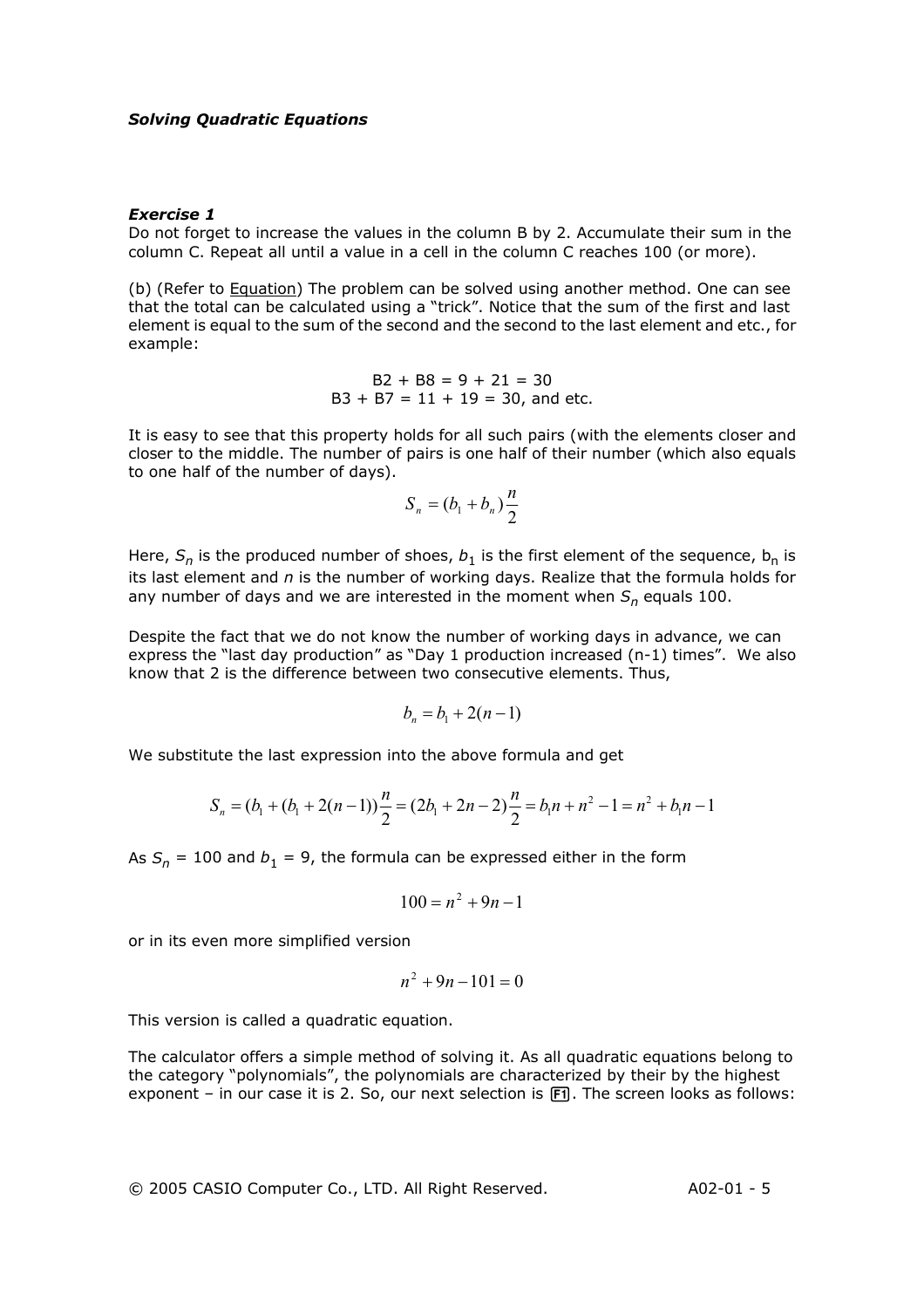

Similarities in the used notations are obvious. We are using *n* as the independent variable; the calculator prefers *x*. The parameters are then evident:  $a = 1$ ,  $b = 9$ ,  $c = -101$ . Type them in and press  $[F1]$  (SOLV). The result appears:



Notice that:

- The equation has two solutions: 6.5113 and -15.51. As any shoemaker cannot work a negative number of weeks, 6.5113 is our solution.
- By pressing the key  $\boxed{1}$  or  $\boxed{2}$ , you can select a solution and view its additional decimal places.

(c) (Refer to Graphing) What is the meaning of the two solutions?

To understand it, let us consider the function  $f(x) = x^2 + 9x - 101$  on an appropriate interval (instead of discussing a set of numbers having their values equal to  $n^2$  + 9n – 101 for some specified *n* as we have being doing up to now). Evidently, we should be interested in an interval larger than (-15.51, 6.5113) to see "further to both directions" and get a better picture on its behavior.

Select  $M = 101$ . Select  $M = 101$ .



To view the proper picture, set up the intervals of the x and y values. The selection of  $x$ is simple – as we cover the requested interval, let us make it a bit larger e.g.  $(-17, 8)$ . The estimation of y values takes longer, so we recommend  $(-140, 50)$  for now. Press  $\sqrt{\sin \theta}$  and  $F3$  to do it: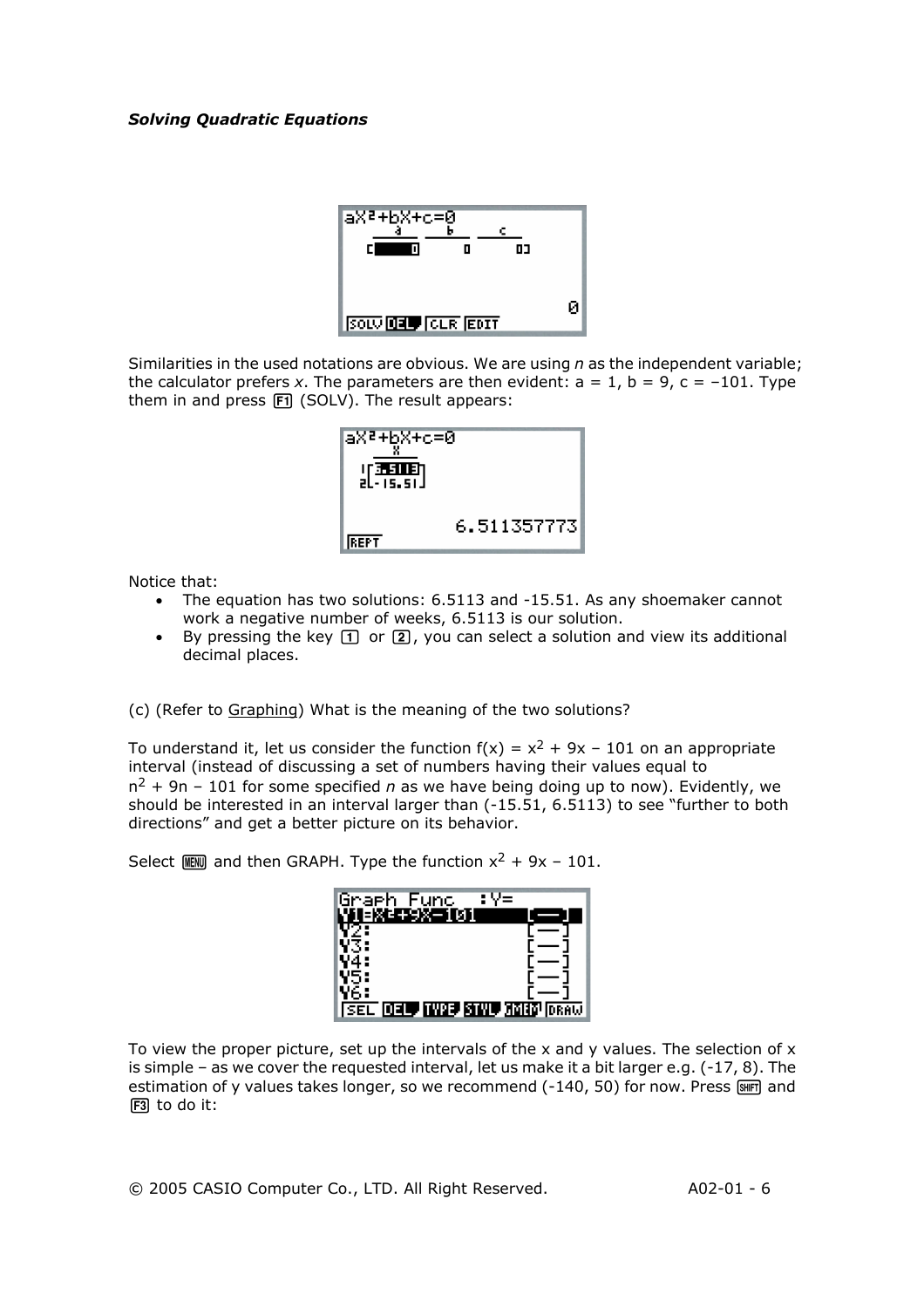| View Window                  |
|------------------------------|
| $-17$<br>Xmin l              |
| -:8<br>max l                 |
| scale:1                      |
| :0.19841269<br>dot. I        |
| $-140$<br>Ymin               |
| 850<br>max                   |
| <b>INIT TRIGISTO STO ROL</b> |

Press  $[EMT]$  to return to the window with the function and press  $[EMT]$  to draw the graph.



The graph shows a curve that intersects the *x* axis at two points. From our above calculation we can conclude that their x-coordinates are -15.51 and 6.51.

Remember that the right selection of the x and y maximum and minimum values is critical for viewing the graph properly.

## **EXERCISES B**

#### *Exercise 2*.

The area of three squares is 194. How long are their sides if we know that they are consecutive integers? Solve the problem by estimation.

## **SOLUTIONS to EXERCISES B**

#### *Exercise 2*

Use a spreadsheet. In the column A store integers 1, 2, 3, … In the B column calculate their squares 1, 4, 9, …. Starting from the cell C3 calculate the sum of three neighboring squares. Repeat all until you find out the result.

| SHEE | Ĥ    | в           | c   | D         |
|------|------|-------------|-----|-----------|
|      | Side | Sauarre Sum |     |           |
| г    |      |             |     |           |
| E    | 2    | Ц           |     |           |
| Ц    | E    | 9           | 14  |           |
| F    | 4    | 16          | 29  |           |
| F    | 5    | 25          | 50  |           |
| ٦    | 6    | 36          |     |           |
| Е    | 7    | ᇽ           | п   |           |
| н    | 8    | 64          | 149 |           |
|      | 9    | 8           | 94  |           |
|      |      |             |     | 88+B9+B10 |

(d) (Refer to Opposite curves) The graphs of quadratic functions are oriented into two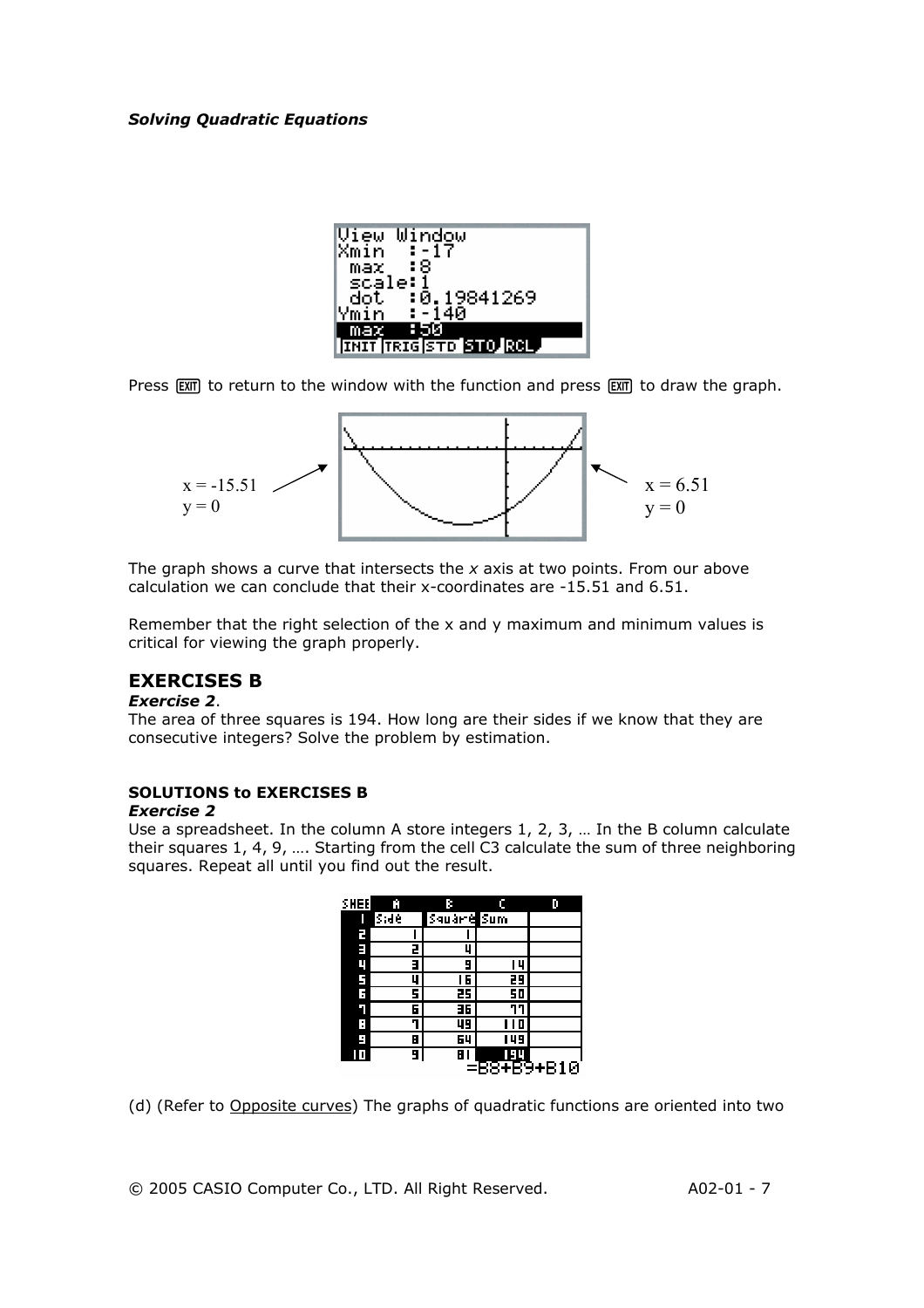different directions. The orientation depends on the sign of "a" – the coefficient of the quadratic element. Let us display  $x^2 + 9x - 101$  and  $-x^2 - 9x + 101$  to demonstrate the difference.

Type the both functions. Before drawing them, let us define settings that fit to both. By pressing  $\frac{1}{2}$   $\frac{1}{2}$  activate V-window. The interval for *x* use the same interval as above (i.e. –17 to 8). Expand the interval for *y*. It should cover –140 to 140.



Use [EXT] for returning to the GRAPH window. Pressing [F6] (DRAW) displays both of them.



Evidently, they form a symmetric pair and have same roots.

(e) (Refer to Separate curves) The above combined graph does not allow us to decide which graph is which. It is easy to separate them. Even if both functions are typed, you can make a selection by pressing  $F1$  (SEL). In the next figure, the first function is selected, the second one is not.



The choice is indicated by the highlighted "=" symbol". In the above picture it is  $y_1$ . The [F1] key functions as a toggle. The first click on the specified function selects it, the next one deselects it. Using this method, you can see each function separately and compare their behavior.